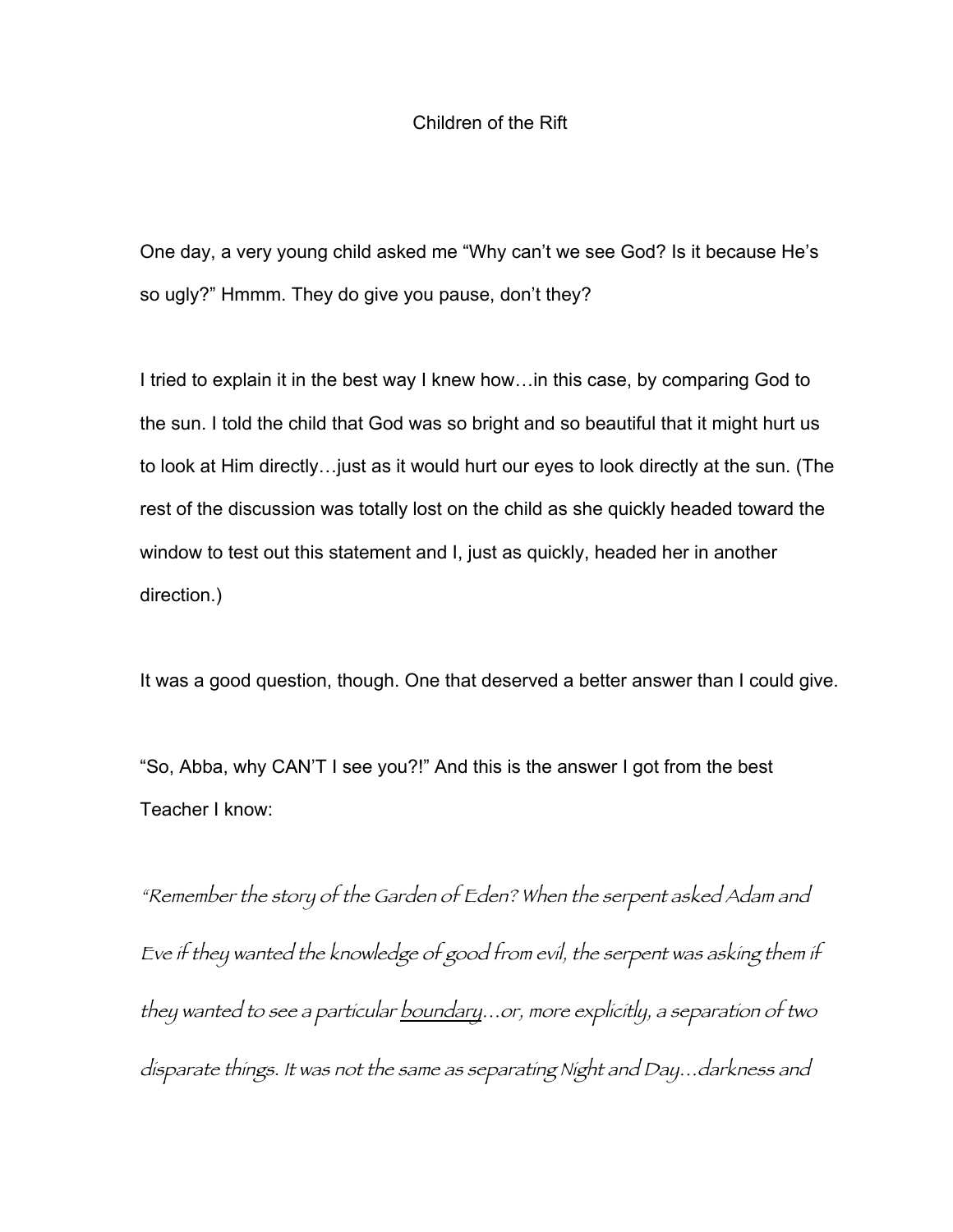light…because both of these are infinite. But, by wanting the knowledge of good and evil, whether or not mankind knew it, they wanted to be aware of a 'rift.' You see, good is infinite, but evil is not.

Before Adam and Eve ate of the fruit, they could see themselves and others as they really were…infinite. Little children still see things this way. They don't judge right from wrong. They simply observe. They SEE. That's why they're able to 'take in' so much at such an early age. Adam and Eve were little children, too. And until they ate of the fruit that they were told not to eat, they hadn't judged anyone or anything. They saw. And one of the things that they could easily see was God. Infinity can see infinity. But, by becoming creatures of a boundary, they had hidden their infinite selves inside this boundary. In fact, they had tried to hide themselves from God. But God found them, anyway.

When you look at people, what do you see? Their souls? Or the color of their hair? Their skin? Or, perhaps, even the clothes that they wear?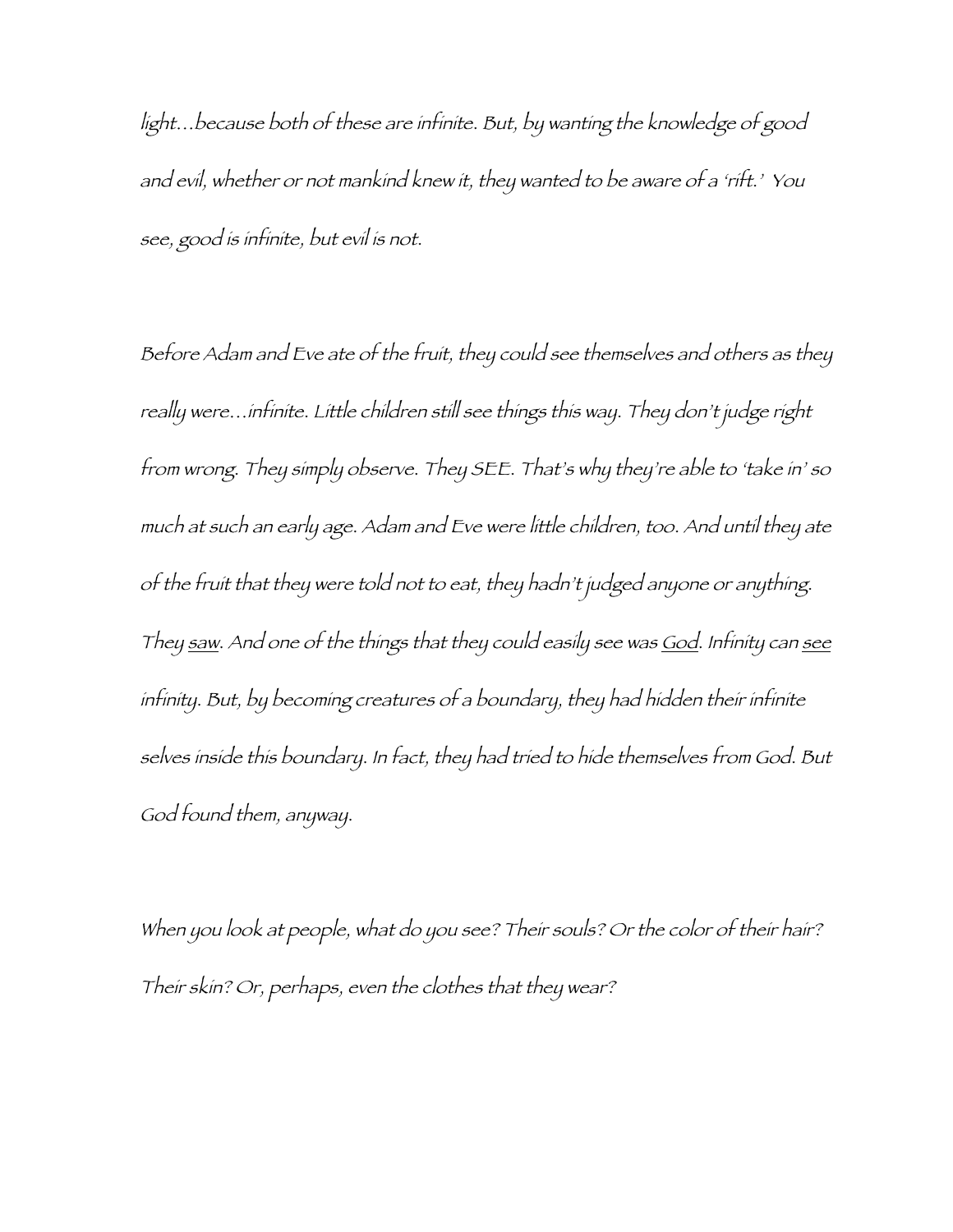When Adam and Eve wanted to know boundaries, they got what they asked for. They saw…the skin that surrounded each of them. They no longer saw what was INSIDE that skin (that is, their infinite souls). What had once been visible was now seen to be covered...and they proceeded to try and cover the 'cover.' But they saw incorrectly. They had put their 'skins' on, as it were…the separations…and they quickly tried to cover up what they had done.

That was why, after the resurrection [of the Christ], no one seemed to recognize Jesus. For the whole time that He was here, in the flesh, the Disciples had learned to recognize what Jesus looked like...on the outside. But, it's what's inside that counts!

In the beginning was the Word…(something that comes from the inside of a being)…and the Word was made flesh (that is, it was given form). But, after the resurrection, Jesus came back without any of the limitations (any of the boundaries) that mankind imposes; and, sure enough, the Disciples didn't recognize Him. By this time, they had learned to recognize the flesh, but not the essence; they had learned